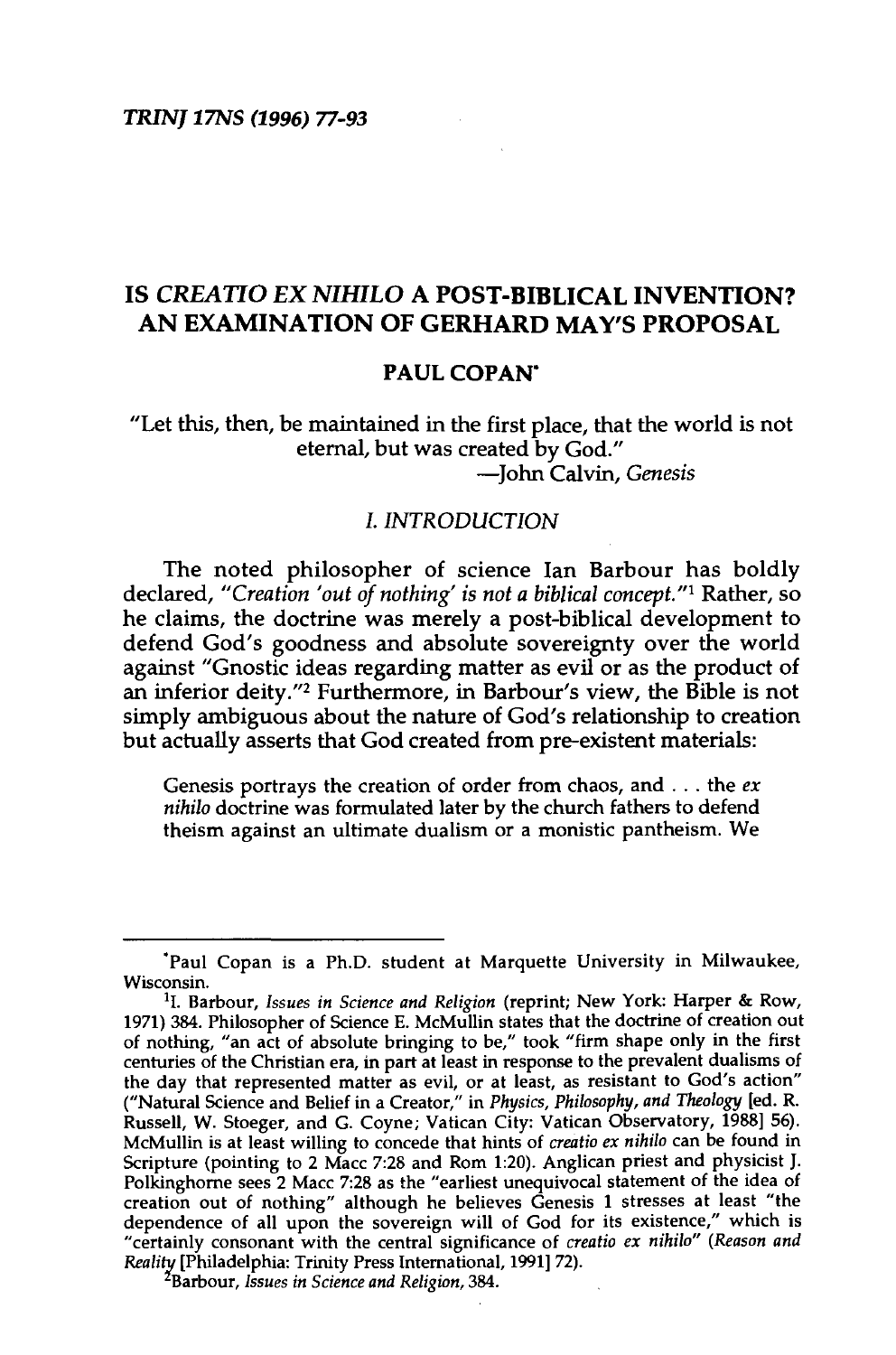still need to defend theism against alternative philosophies, but we can do so without reference to an absolute beginning.<sup>3</sup>

Now if it can continue to be shown that the Big Bang is the most convincing scientific theory, Barbour states, "the theist can indeed see it as an instant of divine origination." However, the doctrine of *creatio ex nihilo* is not theologically necessary: "this is not the main concern expressed in the religious notion of creation."<sup>4</sup>

Along similar lines, Arthur Peacocke in his 1978 Bampton Lectures asserted that "the Judeo-Christian doctrine of creation" only implies that the world owes its existence to God, which would not contradict science were it to discover that the cosmos is eternal.<sup>5</sup> So the doctrine of *creatio ex nihilo* is of marginal theological significance for Peacocke as well. Instead, both he and Barbour emphasize preservation in God's creation of the universe rather than its temporal beginning.

Langdon Gilkey, whose *Maker of Heaven and Earth* has significantly influenced Barbour and Peacocke, loosely outlines what he believes the Christian doctrine of creation of out nothing is: (1) God is the source of all that there is; (2) creatures are dependent, yet real and good; (3) God creates in freedom and with purpose. But although the doctrine's essential element of the universe's dependence on God is clear, what Gilkey omits is any clear reference to the material world's absolute beginning.

<sup>3</sup>1. Barbour, *Religion in an Age of Science* (The Gifford Lectures 1989-1991, vol. 1; San Francisco: Harper & Row, 1990) 144. 4Barbour, *Religion in an Age of Science,* 129.

<sup>5</sup>A. Peacocke, *Creation and the World of Science: The Bampton Lectures, 1978*  (Oxford: Clarendon, 1979) 78-79. Although God is transcendent, Peacocke strongly emphasizes the immanence of God and his continual creation *(creatio continua)* within the world-but at the expense of initial creation: "The postulate of God as Creator of all-that-is is not, in its most profound form, a statement about what happened at a particular point in time. To speak of God as Creator is to postulate about a perennial or 'eternal' ... relation of God to the world" *(God and the New Biology* [San Francisco: Harper & Row, 1986] 95).

Barbour, Peacocke, and L. Gilkey (in his *Maker of Heaven and Earth: The Christian Doctrine of Creation in Light of Modern Knowledge* [Garden City, NY: Doubleday, 1959]) have used the term "continuing creation" to refer to God's continuing activity and providence. T. Peters urges that the motive for switching the meaning of creation from ultimate temporal beginning (which is what Thomas Aquinas took *creatio* to mean although he did not think creation out of nothing could be known apart from revelation) to the process of change within the world is "to merge creation with preservation or providence," but this runs the risk of "a total elimination of any theological commitment to a temporal beginning" ("On Creating the Cosmos", in *Physics, Philosophy, and Theology,* 291. See also R. J. Russell's essay "Finite Creation Without a Beginning," in *Quantum Cosmology and the Laws of Nature* [ed. R. J. Russell, et al.; Vatican City: Vatican Observatory, 1993]). Polkinghorne calls for greater discrimination between the two types of creation rather than combining them-a view which "sits somewhat uneasily with the 'seventh day' of sabbath rest ... with its implication of the completed work of creation" *(Reason and Reality,* 73); see also Polkinghome's discussion in *The Faith of a Physicist* (Princeton: University Press, 1994) 73-76.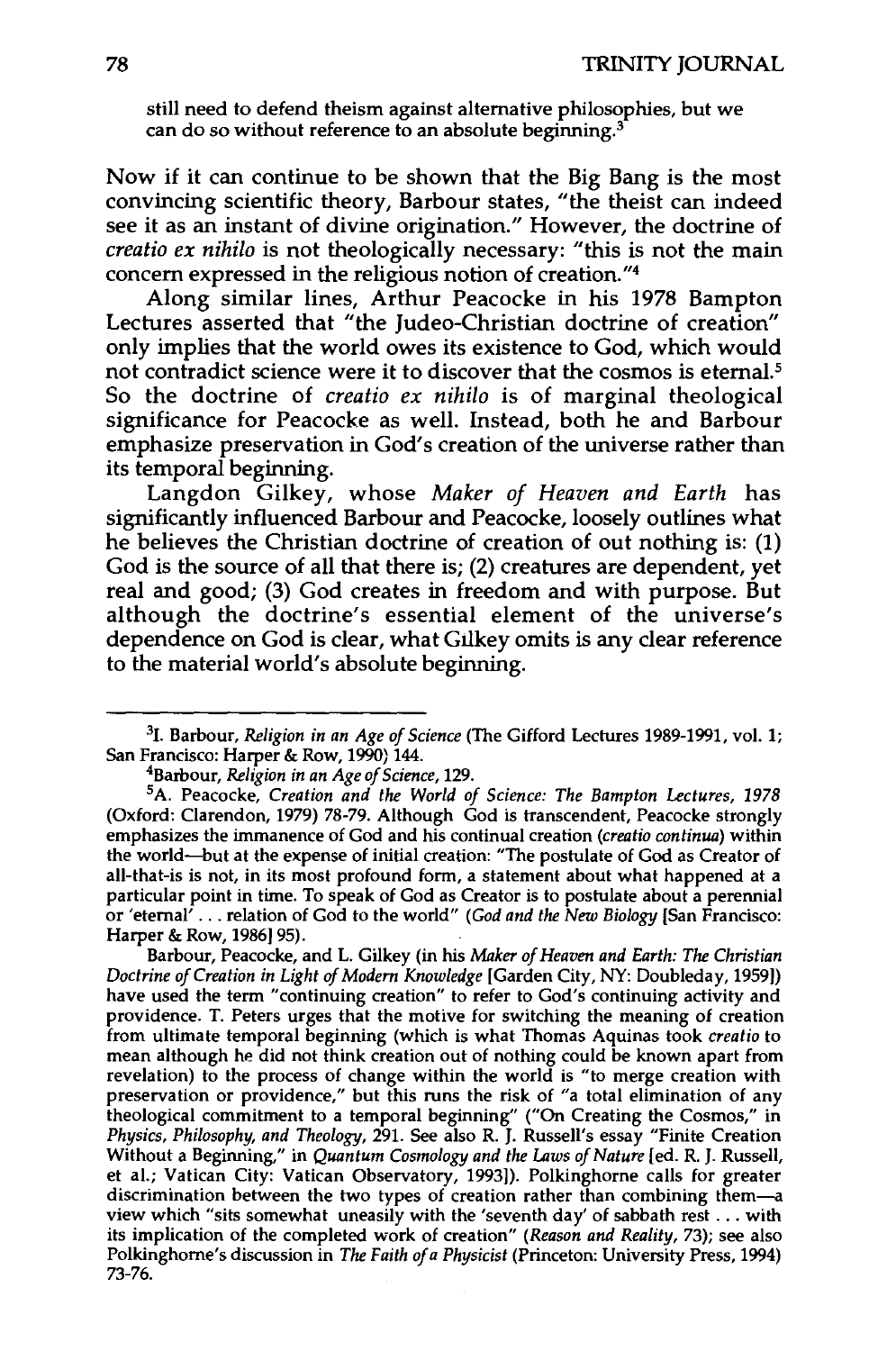#### COPAN: CREATIO EX NIHILO 79

Is the traditional Christian belief in *creatio ex nihilo,* God's creation of the universe out of nothing, one that is *inherent* to biblical doctrine or one that is simply *compatible* with it? Is *creatio ex nihilo*  nothing more than a defensive theological reaction to Gnosticism? Moreover, does the well-accepted Big Bang theory confirm the allegedly biblical doctrine of creation out of nothing? Is it solely up to science rather than Scripture to point us toward the nature of God's creation-whether it is finite or eternal?

These questions are explored afresh by Gerhard May, Professor of Theology at the Johannes Gutenberg Universität in Mainz, in his book *Creatio ex Nihilo: The Doctrine of "Creation out of Nothing" in Early Christian Thought.6* May answers that Christian thinkers in the second century tried to reconcile their belief in a God who creates freely and unconditionally with Greek metaphysics, resulting in their formulation of the doctrine of *creatio ex nihilo* (p. 2). Up to this point, there had been no explicit formulation of precisely how God created the world. May also claims that the doctrine of creation out of nothing is "not demanded by the text of the Bible" (p. 24). All that the NT asserts is that creation is *dependent upon* Christ and is *subordinate* to him (p. 29). The idea of the universe's ontological origination from God is not evident in Scripture, according to May.

May's book serves as a convenient entré into a new examination of creation *ex nihilo.* This is particularly important because May's book is both incorrect and potentially misleading. The book is incorrect in that it does not portray the biblical and relevant extrabiblical Jewish and Christian writings accurately or fairly. Also, May's book could mislead people into thinking, as Barbour does, that the doctrine of creation out of nothing is only a Christian theological innovation (as opposed to its being a biblical formulation).

#### II. WHAT CREATIO EX NIHILO IS

Before exploring these themes, we must first ask what is meant by *creatio ex nihilo.* May states that this doctrine proclaims "the absolutely unconditioned nature of the creation and specifies God's omnipotence as its sole ground" (p. xi). The Fourth Lateran Council of 1215 formally declared:

We firmly believe and simply confess that there is only one true God .... the Creator of all things visible and invisible, spiritual and corporeal; who from the very beginning of time by His omnipotent power created out of nothing *[de nihilo condidit]* both the spiritual beings and the corporeal.

<sup>6</sup> G. May, *Creatio ex Nihilo: The Doctrine of "Creation out of Nothing" in Early Christian Thought* (Edinburgh: T & T Clark, 1994); originally published as *Schöpfung aus dem Nichts* (Berlin: Walter de Gruyter, 1978). Since I interact fairly frequently with May, all paginated references to his book will be in the text rather than footnoted.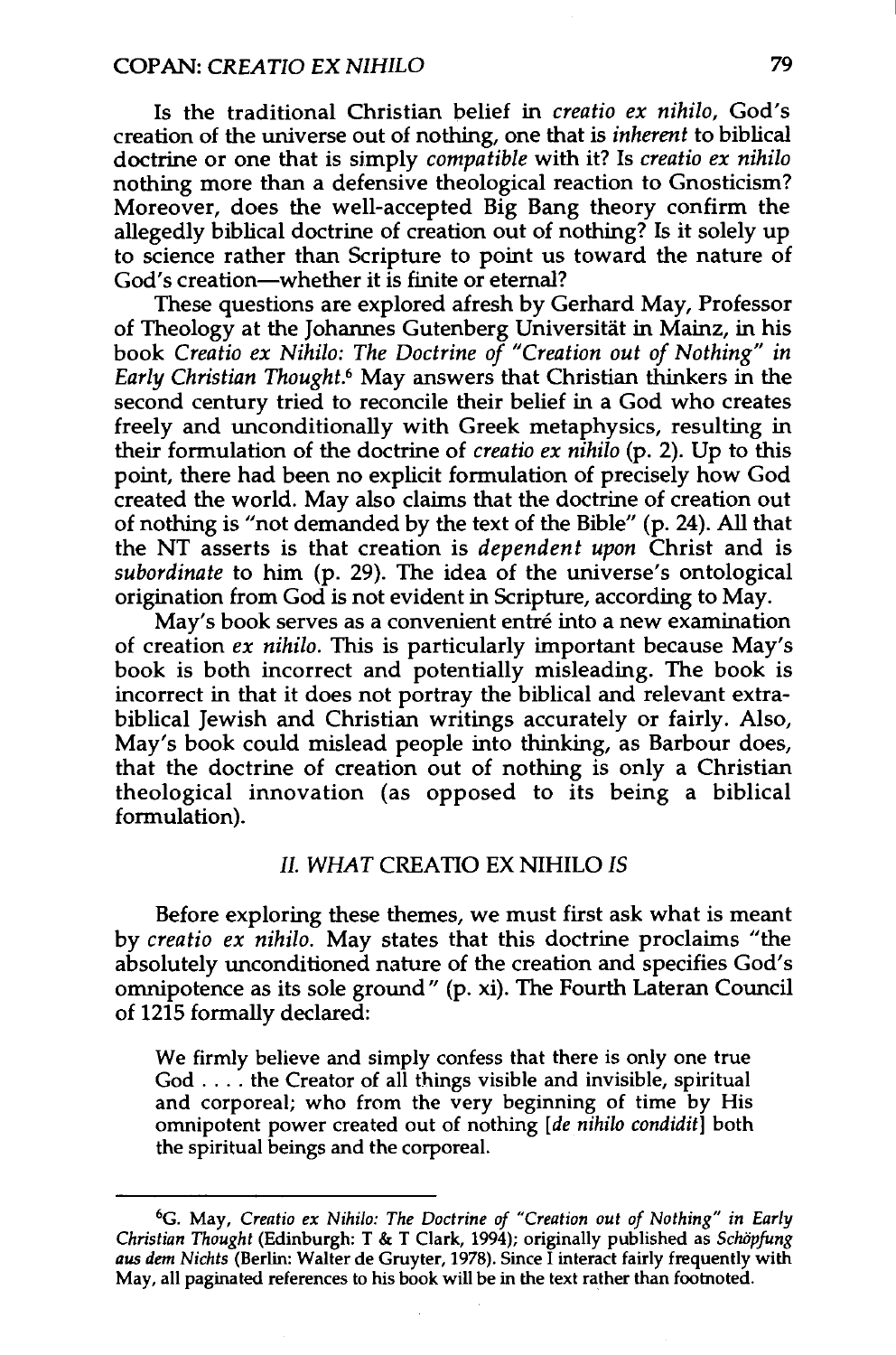The Westminister Confession of Faith {1646) asserts that "It pleased God ... in the beginning, to create or make of nothing the world, and all things therein" (IV.I). In contrast to process theology's affirmation of creation out of eternal chaos, the Christian doctrine of *creatio ex nihilo* maintains God's creation out of absolute nothingness. God is not merely "with" all creation as its Preserver but is also "before" all creation as its Originator.?

In general, it seems that at least two things are implied by the doctrine of creation out of nothing: (1) all things are ontologically dependent upon God; and (2) the universe began and has not always existed.<sup>8</sup> This doctrine goes beyond the assertion that the universe either somehow "depends" upon or is subordinate to God or Christ, both of which options allow for the possibility of God's having shaped pre-existent matter as a mere artificer.

Hinting at these two ideas, Augustine argued that since God alone is Being, he willed to exist what formerly did not exist. So he is not a mere shaper of formless and eternal primordial matter: "You did not work as a human craftsman does, making one thing out of something else as his mind directs .... Your Word alone created [heaven and earth].<sup>"</sup> Creation *ex nihilo* then refers to the ontological origination of the material world by divine decree.10

Translated into the contemporary physicist's terms, the spatiatemporal world was created by God's word at the Big Bang, the beginning event and initial cosmic singularity (which has been dubbed *t*=0 or *t*<sub>0</sub>). Astronomers John Barrow and Joseph Silk state that science points to "the traditional metaphysical picture of creation out of nothing, for it predicts a definite beginning to events in time, indeed a definite beginning to time itself."<sup>11</sup> "Before" this initial singularity, space, time, matter, and motion did not exist. There was simply nothing (the simpler term for "infinite density"). $^{12}$ It must be added that when we speak of nothing, we must not imagine "nothing" as empty space or "an area of non-existence alongside of or over against the existence of God which would thereby be reduced to an existence with limitations."13 Nothingness

<sup>&</sup>lt;sup>7</sup>Polkinghorne, Faith of a Physicist, 74.

<sup>&</sup>lt;sup>8</sup>Peters, "On Creating the Cosmos," 273-74. To avoid a deistic flavor of *creatio ex nihilo,* the doctrine of *creatio continua,* God's continued creative and sustaining power in the universe, must be added to give a fuller, biblical picture of God's creation. See Thomas Aquinas' Summa Theologica I.q.45, art. 2.<br><sup>9</sup> Augustine, Confessions 11.5.7.<br><sup>10</sup>Russell, "Finite Creation," 309.<br><sup>11</sup>J. D. Barrow and J. Silk, *The Left Hand of Creation: The Origin and Evolution of the* 

*Expanding Universe* (rev. ed.; New York: Oxford University Press, 1993) 38.<br><sup>12</sup>For a discussion of the relationship of theism and the Big Bang theory, see W.

L. Craig and Q. Smith, *Theism, Atheism, and Big Bang Cosmology* (Oxford: Clarendon, 1993). 13P. E. Hughes, "The Doctrine of Creation in Hebrews 11:3," *BTB* 2 (1972) 76.

Hughes asserts that "nothing" or "non-existent" entities must be qualified. Created Hughes asserts that "nothing" or "non-existent" entities must be qualified. Created things were made according to certain pre-existent forms or archetypes (in the mind of God)-although not shaped out of pre-existing matter (p. 76).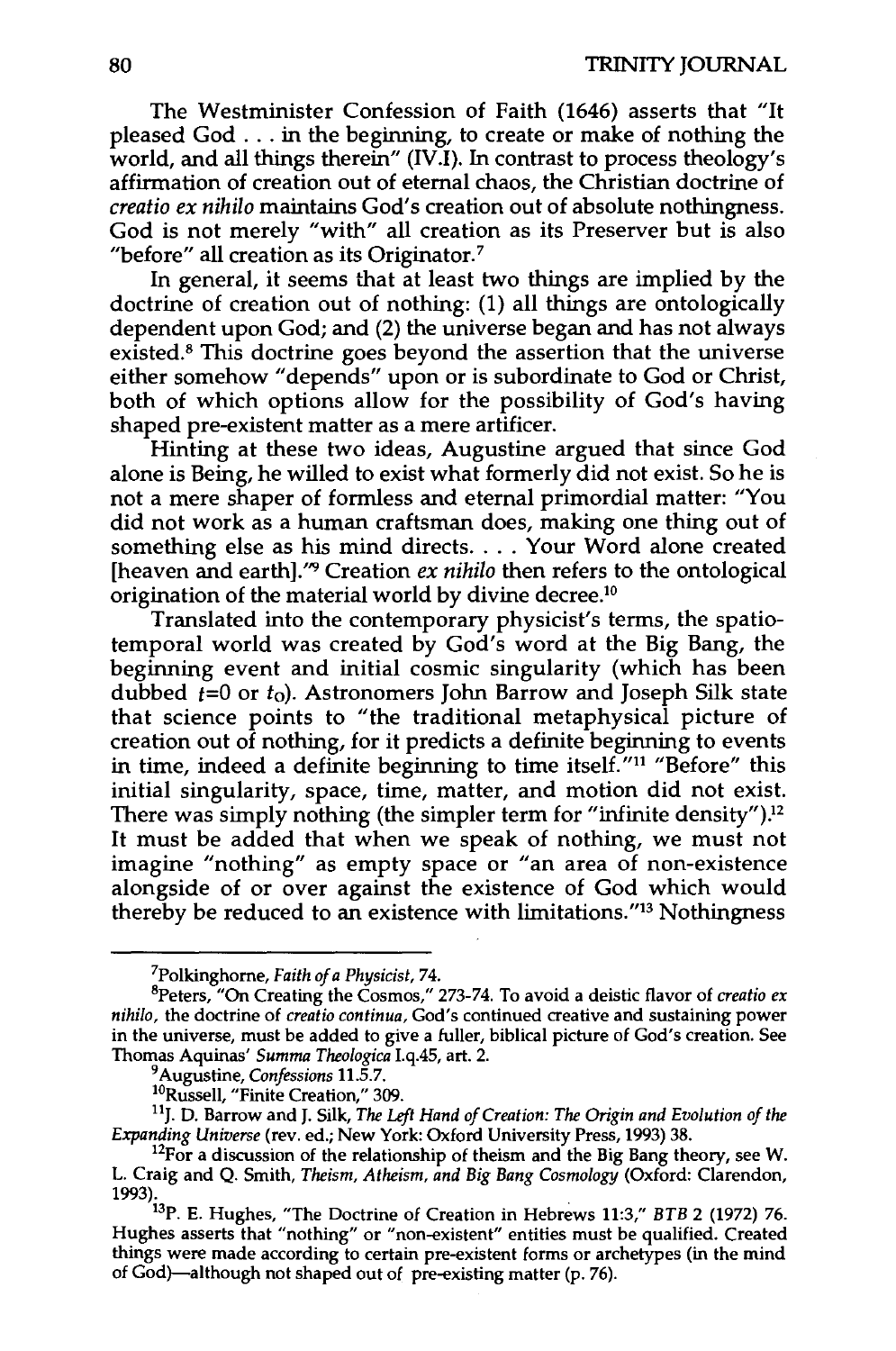has not co-existed from eternity with God. "Before" the creation, God was all that there was—there was no empty space or a dark void or non-existence, and he himself is both "pure and eternal existence and the source of all other existence, which is derived from and dependent on his existence."14

## *III. AN EXPANSION OF MAY'S THESIS*

May argues that the Christian doctrine of *creatio ex nihilo*  emerged in order to "express and safeguard the omnipotence and freedom of God acting in history" (p. 180). During the latter part of the second century, this doctrine emerged through controversy with two schools of thought: Gnosticism (with its emphasis on emanations) and Middle Platonism (with its belief in eternally preexistent matter). Before this period, there was no real discussion about the doctrine of creation.

Gnostics generally had a negative view of the material world, and they believed that it came into being as the result of a disturbance of the original divine plan through the fall of some Aeon at the bottom of the emanation ladder. (In the case of the Valentinians, it was the Aeon Sophia.) Around the middle of the second century, the Christian Gnostic Basilides (who believed Jesus was a mere man on whom the heavenly light descended at his baptism) was the first to articulate that God created matter-in seed form (the "world-seed")—in a single act of creation. After this initial creation, however, God played no further role in creating. For Basilides, God was not merely a craftsman or artificer, as Middle Platonists believed. He was the originator of matter. Despite Basilides' un-gnostic characterization of God's direct creation of matter, his followers soon abandoned his main teachings. Yet the Christian Church soon thereafter came to formulate the doctrine of creation out of nothing *independently* of Basilides' influence (p. 180).

Tatian became the "first Christian theologian known to us who expressly advanced the proposition that matter was produced by God" (p. 150). Following on his heels, Theophilus of Antioch asserted it more forcefully: "God has created everything out of nothing into being." Whlle Theophilus commended Plato's belief that God is uncreated, he disagreed with the notion that matter existed co-eternally with him, which would make matter equal to him: "But the power of God is manifested in this, that out of things that are not He makes whatever He pleases."15 With Irenaeus, the doctrine of *creatio ex nihilo* was well established. He also argued that the world was not coeternal with God:

<sup>14</sup>P. E. Hughes, *A Commentary on the Epistle to the Hebrews* (Grand Rapids: Eerdmans, 1977) 443. 15Theophilus, *Autolycus* 2.4; cf. Peters, "On Creating the Cosmos," 278.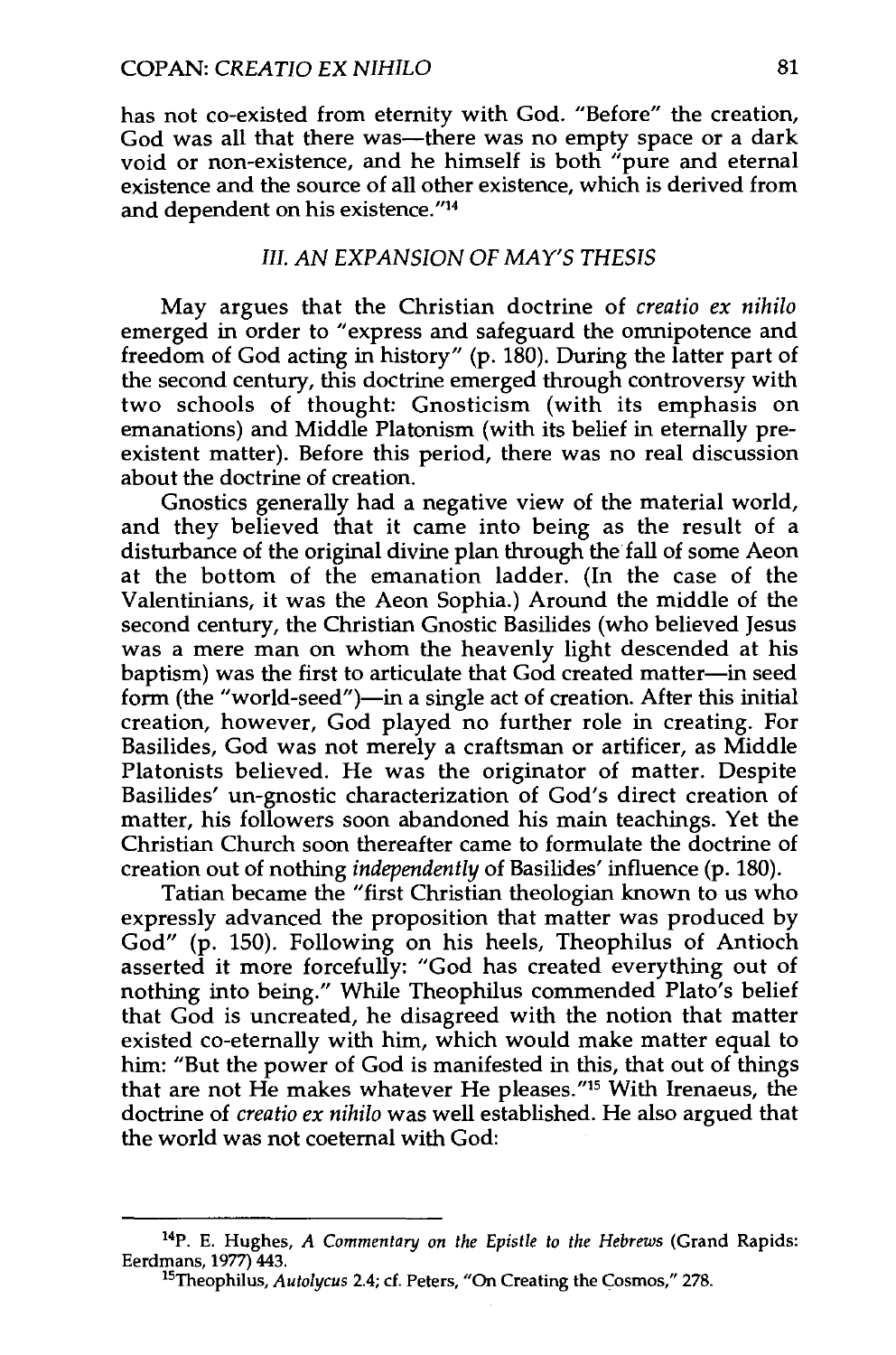But the things established are distinct from Him who has established them, and what [things] have been made from Him who has made them. For He is Himself uncreated, both without beginning and end, and lacking nothing. He is Himself sufficient for this very thing, existence; but the things which have been made by Him have received a beginning .... He indeed who made all things can alone, together with His Word, properly be termed God and Lord; but the things which have been made cannot have this term applied to them, neither should they justly assume that appellation which belongs to the Creator.16

Consequently, Christian apologists like John of Damascus came to distinguish between God's "creating" or "making" and his "generating" or "begetting." The former refers to producing something that is essentially or ontologically distinct from its creator while the latter refers to that which is derived from the essence of God.<sup>17</sup> Augustine himself simply declared that God "created heaven and earth out of nothing."18

In tracking the development of the doctrine of creation out of nothing, Middle Platonism, which ran from the latter half of the first century BC to the first half of the third century AD, significantly figures in our discussion. The central metaphysical theme of Plato, the doctrine of Ideas, came to be replaced by God. Even though God was the Ground of all Being, the eternity of matter was generally accepted. May argues that the Christian doctrine of creation was completed in its controversy with Middle Platonism,<sup>19</sup> when "God" had come to replace the "Ideas" or "the Good" of Plato's original writings. Plato's Demiurge, "the Maker and Father of All," in his *Timaeus* came to be equated with the supreme God (p. 4).20

Before examining some of May's contentions, we cannot overlook the fact that Christian theologians like Justin Martyr and Clement of Alexandria were greatly indebted to many aspects of Platonism. Church historian Jaroslav Pelikan remarks that, notwithstanding Clement of Alexandria's claim that Plato was "indebted to the Hebrews" for his ideas in the *Timaeus,* Clement himself was indebted to the *Timaeus. <sup>21</sup>*

Justin also, under Platonist influence, declared that Plato's belief in God's creating from pre-existing matter was "from no other

<sup>&</sup>lt;sup>16</sup>Irenaeus, AH 3.10.3; cf. 2.10.4.<br><sup>17</sup>John of Damascus, *Exposition of the Orthodox Faith* 1.7. <sup>18</sup> Augustine, *Confessions* 12.7.

<sup>&</sup>lt;sup>19</sup>This period extended from the second half of the first century BC until the first half of the third century AD. It included thinkers like Plutarch (AD 45-125), Albinus (second century AD), Apuleius (b. ca. 125), and Atticus (latter half of the second century).<br><sup>20</sup>Timaeus 28C: ποιητής και πατήρ του πάντος.<br><sup>21</sup>J. Pelikan, *The Emergence of the Catholic Tradition (100-600)* (Chicago: University

Press, 1971) 35. See Clement's *Stromata* 5.14; 5.89.5-6, where he shows acceptance of the Middle-Platonic belief that God created using pre-existent matter.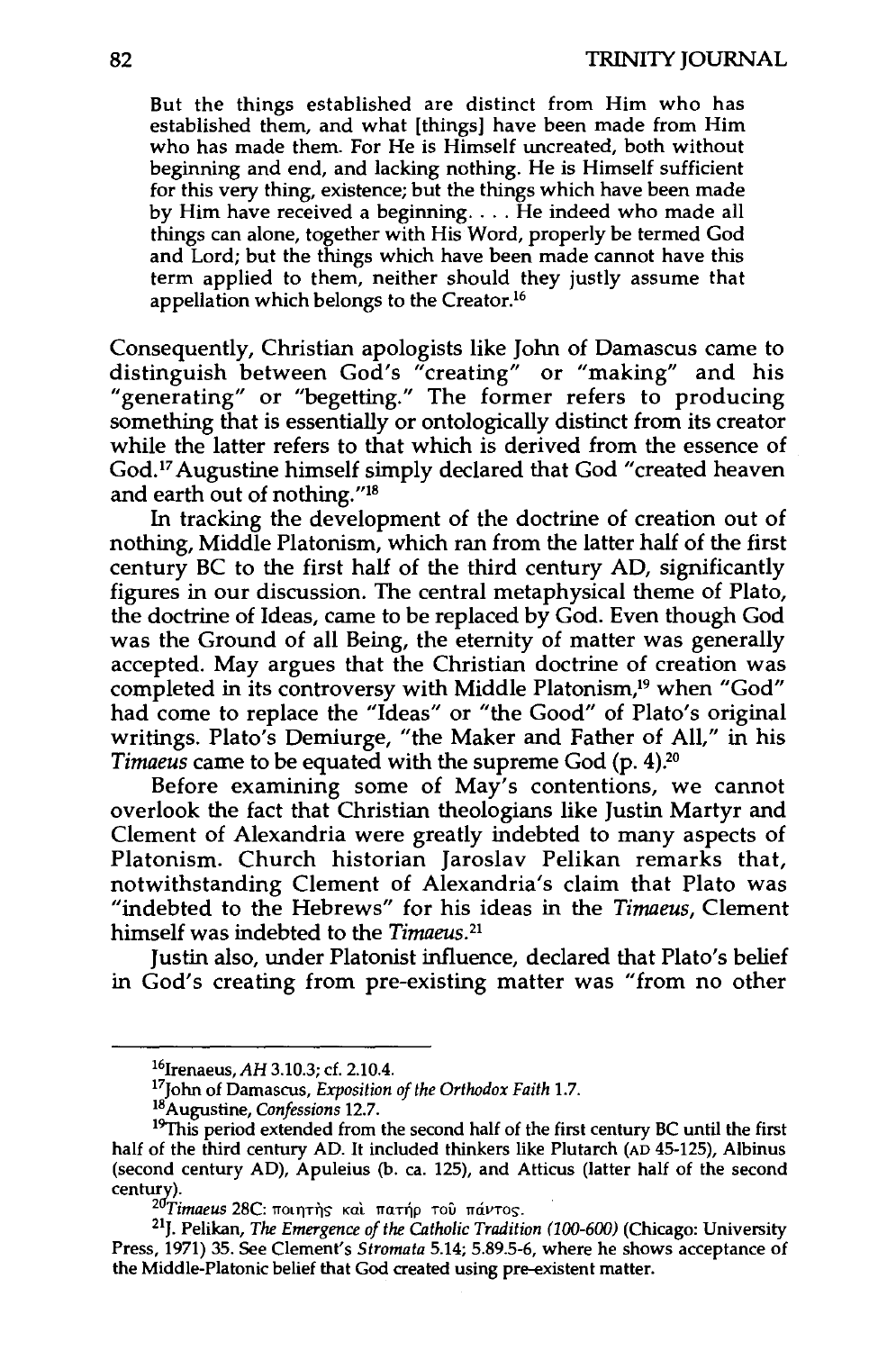source than from Moses."<sup>22</sup> He appealed to the unfortunate translation of the Septuagint in Gen 1:2, the earth had been "invisible and unfashioned" before God created the cosmos that we "perceive by the senses."23 Also, Basil of Caesarea's *In Hexaemeron* (2.2) takes the Platonic view of creation, declaring God to be the "artificer" and that matter "came to the creator from without"; consequently, "the world results from a double origin  $\left[\frac{d\rho}{r}\right]$ ."

Pelikan asserts that Plato's *Timaeus* in its vocabulary (e.g., the 8ruuoupy6s) and conceptual framework had an influence on Eastern theology (although in many fundamental respects it transcended the Platonic and Neoplatonic framework).<sup>24</sup> The Cappadocian fathers with regularity turned to Plato's *Timaeus* when explaining the creation.<sup>25</sup> Gregory of Nyssa asserted that the Classical notion of "two eternal and unbegotten existences, having their being concurrently with each other" represented "an intuition that was valid in Christian thought":<sup>26</sup> that the one God who was the Creator had always stood in a relationship to his creation, but did not need the world to know the meaning of authentic relationship because of the Trinity's interrelationship from eternity.27 So although matter had existed co-eternally with God, matter was in some sense contingent and dependent upon God.<sup>28</sup>

The Jewish theologian, Philo of Alexandria, makes statements that at times reflect the belief that God's creating was actually a shaping of pre-existing matter: "Just as nothing comes into being out of that which has no existence, so nothing is destroyed into that which has no existence."<sup>29</sup> But even in the Philonic view of creation, some ambiguity exists since at times Philo expresses himself along the lines of *creatio ex nihilo.* For instance, he writes that "God, the begetter of all things, not only brought them into sight, but even made things which previously had no existence, being not merely an artificer but the Creator Himself."30

The Wisdom of Solomon, a book strongly influenced by hellenistic philosophy, reflects the Platonic notion that creation is

261bid., 235; cf. *De hominis opificio* 2.3. <sup>28</sup>Ibid., 257-58.<br><sup>29</sup>The Eternity of the World 5.<br><sup>30</sup>On *Dreams* 1.76. For a helpful discussion on Philo's view of creation, see R.

<sup>&</sup>lt;sup>22</sup>Justin, *Hortatory Address to the Greeks* 29. (See also his *Apology* 1.59.)<br><sup>23</sup>Ibid., 30. However, alluding to Gen 1:2, Prov 8:24 clearly negates the idea of a pre-existent deep before God created ("when there were no oceans"). G. M. Landes, "Creation Tradition in Proverbs 8:22-31 and Genesis 1," in *A Light Unto My Path* (FS Jacob B. Meyers) (ed. H. Bream, et al.; Philadelphia: Temple University Press, 1974) 286.

<sup>24</sup>J. Pelikan, *Christianity and Classical Culture* (New Haven: Yale University Press,  $1993$ ) 96.<br> $25$ [bid., 95-96.

Sorabji, *Time Creation and the Continuum* (Ithaca, NY: Cornell University Press, 1983) 203-9. Sorabji concludes on the basis of Philo's *de Providentia* 1 and 2 that Philo implies that the universe-including its matter--had a beginning; he admits, however, that Philo in a few minor passages is not always consistent (p. 208).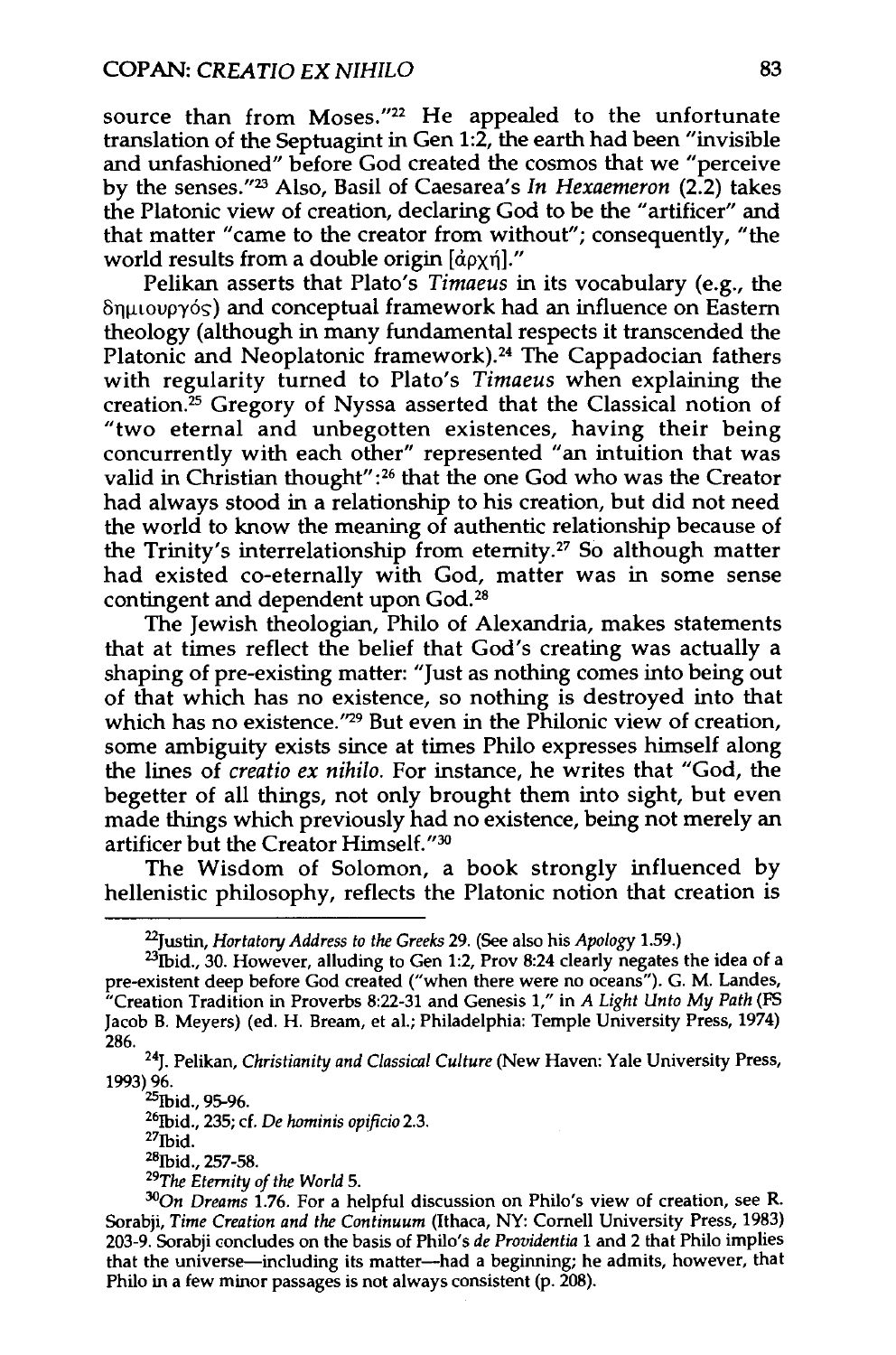"out of formless matter *[ex amorphou hyles]"* (11:17). This concept of "formless matter" is found in both Plato<sup>31</sup> and Aristotle.<sup>32</sup>

Despite the undeniably strong influence of Middle Platonism upon these thinkers, we must be cautious about attributing ambiguity to the biblical text about creation out of nothing simply because of the overlapping of certain concepts common to both Middle Platonism and Scripture. F. F. Bruce reminds us that "the idea of imposing form on pre-existent matter is Greek rather than Hebrew in origin."<sup>33</sup>

## IV. EXTRA-BIBLICAL JEWISH AND CHRISTIAN CONFIRMATION OF CREA TIO EX NIHILO

May asks "why the Jewish theology of antiquity did not bring its conception of creation to the unambiguous conceptual form of ... *creatio ex nihilo"* (p. 23).34 Why did it only arise later in the context of Christianity in the second century? May answers that the colliding of Platonism and Gnosticism with Christian beliefs gave rise to the doctrine of creation out of nothing. However, it must be remembered that Jewish thought was preoccupied with the God of the cosmos rather than with the cosmos itselff5 with the *creatio*  rather than the *ex nihilo.36* The OT viewed natural phenomena primarily as pointers to God, who created them and whose glory was revealed through them. For example, Psalm 104, which describes the awe-inspiring natural world, begins:

> 0 LORD my God, you are very great; you are clothed with splendor and majesty.

To these writers, God was the "King of the Universe."37

We can go further by asserting that the *Umwelt* of OT Judaism (and, by implication, that of early Christianity) furnished an appropriate context for belief in creation out of nothing. Such a belief would not have been foreign to the Hebrew (and early Christian) mentality. To give support to this claim, we will note a variety of relevant extra-biblical Jewish and Christian passages that attest to

<sup>&</sup>lt;sup>31</sup>Timaeus 50D (matter as "formless and free").<br><sup>32</sup>Physics 191a,10 ("the formless before receiving form").<br><sup>33</sup>F. F. Bruce, *The Epistle to the Hebrews* (NICNT; Grand Rapids: Eerdmans, 1964)  $^{281n}$ .  $^{34}$ Some ambiguity has existed among Jewish thinkers regarding the nature of

creation. As late as the third century, Palestinian teacher Rabbi Johanan stated that creation. As late as the third century, Palestinian teacher Rabbi Johanan stated that God took two coils—one of fire and the other of snow—wove them together, and created the world *(Genesis Rabbah* 10:3). The Jewish thinker Gersonides (1288-1344) adopted the Platonic view of God's imposing form on eternally pre-existent matter-a minority view by this time. See L. Jacobs, "Jewish Cosmology," in *Ancient Cosmologies*  (ed. C. Blacker and M. Loewe; London: Allen & Unwin, 1975) 72, 75-76.<br><sup>35</sup>Jacobs, "Jewish Cosmology," 66. <sup>36</sup>I am grateful to D. A. Carson for this point. <sup>37</sup>Jacobs, "Jewish Cosmology," 67.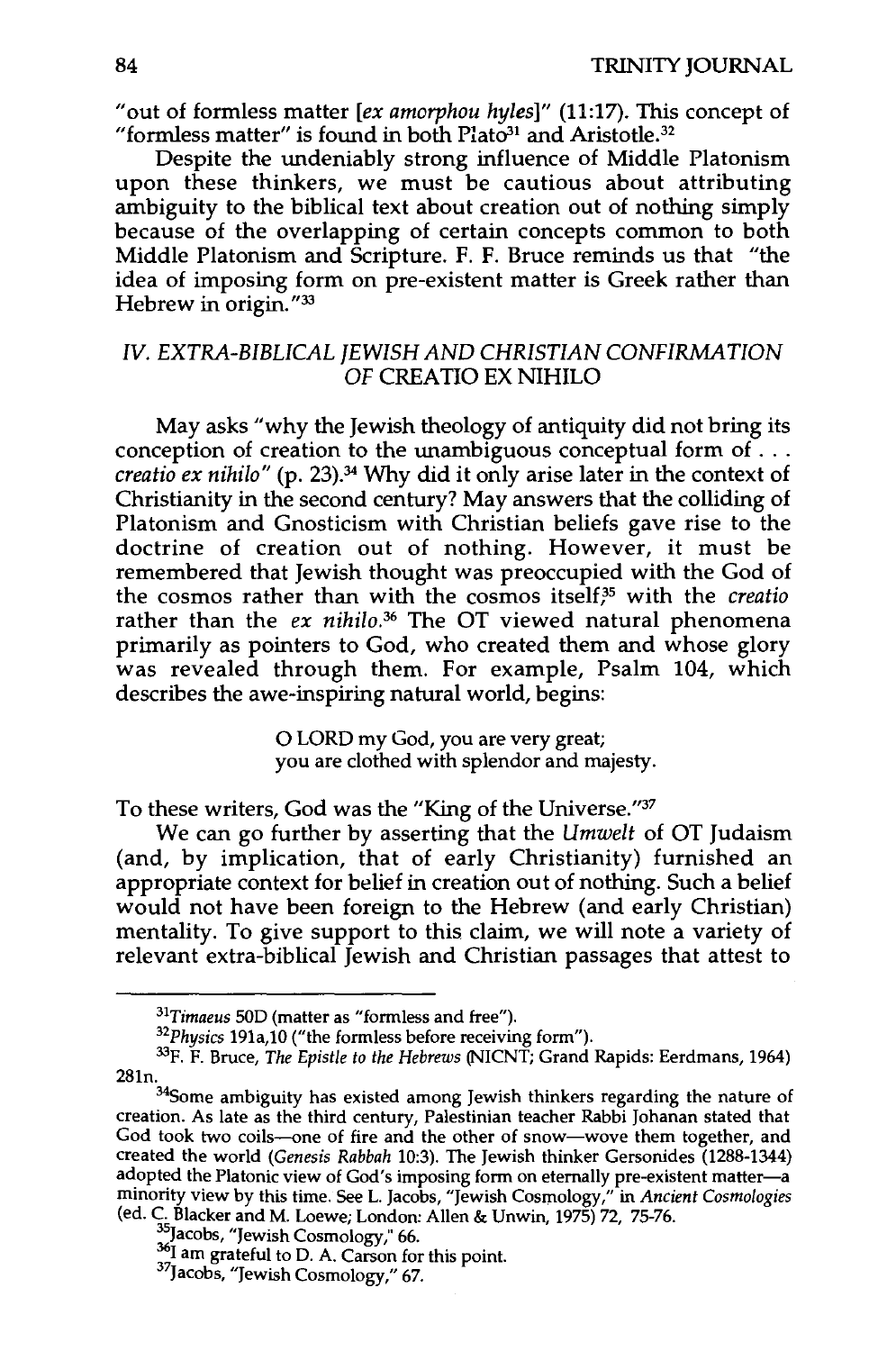the fact that *creatio ex nihilo* was not alien to biblically-influenced thinking.

Many have suggested that the intertestamental book of 2 Maccabees states clearly the traditional doctrine of *creatio ex nihilo.*  There a mother pleads with her son willingly to accept torture rather than recant his beliefs:

I beg you, child, look at the sky and the earth; see all that is in them and realize that God made them out of nothing [or ouk et ourw  $\epsilon$ ποίησεν αύτὰ ὁ θεός], and that man comes into being in the same way. (7:28)

Although May thinks that this passage does not have the necessary doctrinal context for the idea of *creatio ex nihilo* (pp. 6, 16), others are not so convinced. For example, Gerhard von Rad maintains, "The conceptional formulation creatio ex nihilo is first found" in this passage.38 Moreover, to say that there was no doctrinal context at all for such a statement does not seem quite right. After all, the Jewish understanding of creation was that "the world as a whole can only be understood in the context of its coming into being."39 It is, then, not a far step from this assumption to creation out of nothing.40

We find another reference to creation out of nothing in the Dead Sea Scrolls (which May does not even mention):

From the God of Knowledge comes all that is and shall be. Before ever they existed He established their whole design, and when, as ordained for them, they come into being, it is in accord with His glorious design that they accomplish their task without change.  $(1QS 3:15)$ 

The noted first-century rabbi, Gamaliel, seems to have reflected this concept of creation in his thinking (although May calls this an "isolated" reference [p. 23]). A philosopher challenged him, "Your God was indeed a great artist, but he had good materials [unformed space/void, darkness, water, wind, and the deep] to help him." Gamaliel, responded, "All of them are explicitly described as having been created by him [and not as preexistent]."41

In the early Christian homily, *Shepherd of Hermas,* the first command is to believe that God brought all things "into existence

<sup>38</sup>G. von Rad, *Old Testament Theology,* vol. 1 (New York: Harper & Row, 1962)

<sup>142</sup>n. 39C. Westermann, *Creation* (Philadelphia: Fortress, 1974) 36. 40por a different perspective, see J. A. Goldstein, *II Maccabees* (AB; Garden City, NY: Doubleday, 1983) 307-15. See also Goldstein's "The Origins of the Doctrine of Creation ex Nihilo,"J/5 35 (1984) 127-35. 41Unformed space/void was formed by God (Isa 45:7) as were darkness (lsa

<sup>45:7),</sup> water (Ps 148:4-5), wind (Amos 4:13), and the depths (Prov 8:24). J. Neusner, *Confronting Creation* (Columbia: University of South Carolina Press, 1991) 41-42.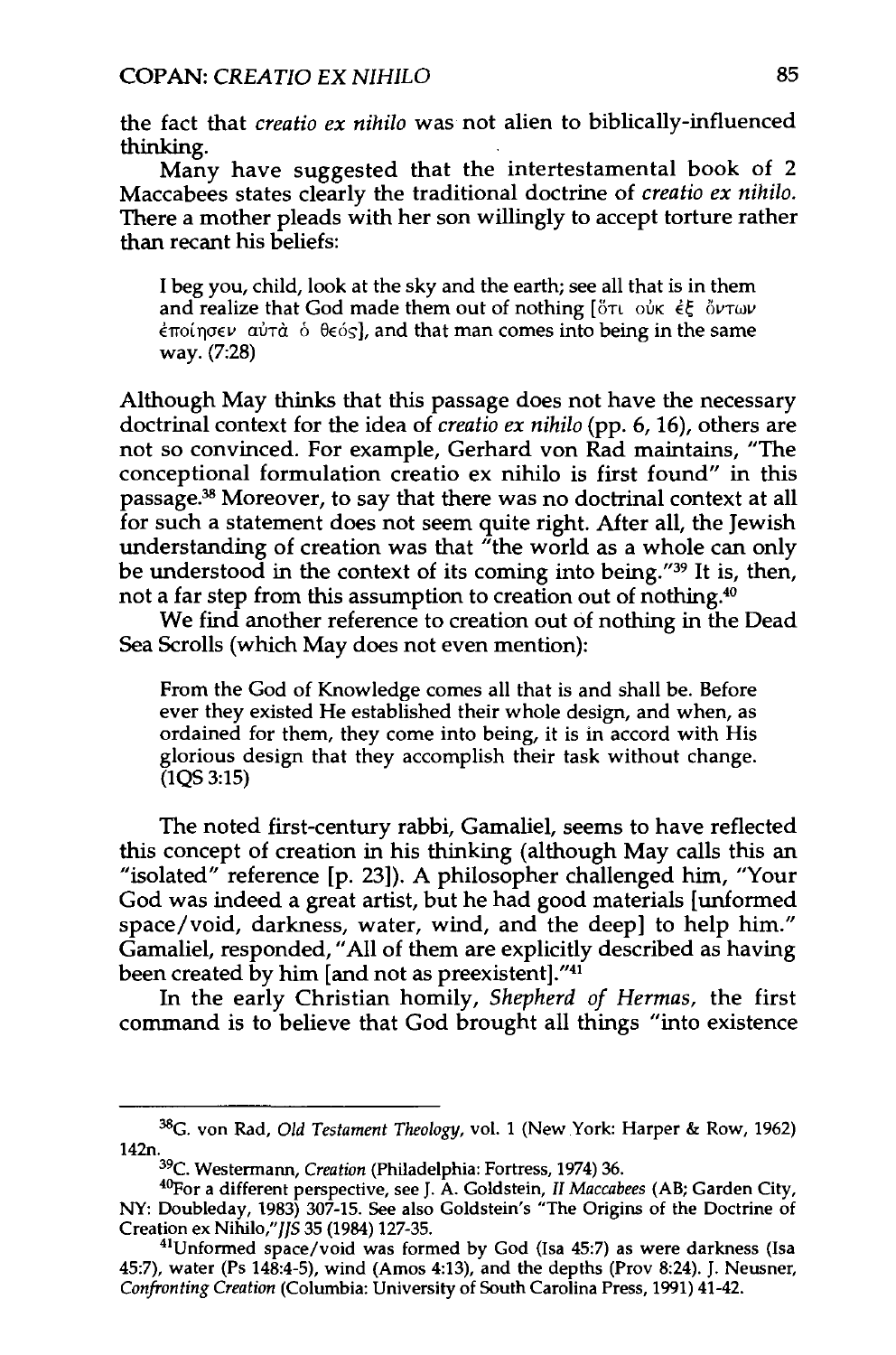out of non-existence."42 Denis Carroll claims that this is the first allusion to *creatio ex nihilo* in Christian literature. <sup>43</sup>

The Jewish pseudepigraphical book *Joseph and Aseneth,* whose date of composition is estimated to be between the second century BC and the second century AD, contains a passage which also seems to imply *creatio ex nihilo.* Aseneth, having thrown her idols out of the window and put on sackcloth for a week, addresses the God of Joseph:

Lord God of the ages, who created all (things) and gave life (to them), who gave breath of life to your whole creation, who brought the invisible (things) out into the light, who made the (things that) are and the (ones that) have an appearance from the non-appearing and non-being, who lifted up the heaven and founded it on a firmament upon the back of the winds ... For you, Lord, spoke and they were brought to life, because your word, Lord, is life for all your creatures. (12:1-3)

2 *Enoch,* which was written in the late first century AD, also reflects the doctrine of creation out of nothing in a couple of places: "I commanded . . . that visible things should come down from invisible" (25:1ff.); "Let one of the invisible things come out solid and visible" (26:1). Composed around AD 100, the *Odes of Solomon*  (written originally in, most probably, Syriac)<sup>44</sup> seem to indicate creation out of nothing:

And there is nothing outside of the Lord, because he was before anything came to be.

And the worlds are by his word, And by the thought of his heart. (16:18-19)

May passes off this passage, asserting, "Yet in their whole essence the Odes are unphilosophical. Their thought and diction are poetically descriptive, not speculative" (p. 37). But this comment seems overly dismissive; it appears that May, when confronted with a fairly clear obstacle to his position (as this passage quite obviously is), strains to find some loophole to support his thesis. But after noting quite a long string of such dismissals, one eventually suspects him of having an inflexible and closed historiography.

In the early second century, the author of 2 *Baruch* wrote: "0 thou ... that hast fixed the firmament by the word, ... that hast

<sup>&</sup>lt;sup>42</sup>Shepherd of Hermas, V. 1.6: κτίσας έκ του μή όντος τα όντα; 26:1: ποίησας έκ TOU μη δυτος τό είναι τα πάντα.<br><sup>43</sup>D. Carroll, "Creation," in *The New Dictionary of Theology* (ed. J. Komanchak, et

a!.; Wilmington, DE: Michael Glazier, 1987) 249. 44J. Charlesworth, "Odes of Solomon," in *The Old Testament Pseudepigrapha* (2

vols.; ed. J. Charlesworth; Garden City, NY: Doubleday, 1985) 2:726-27.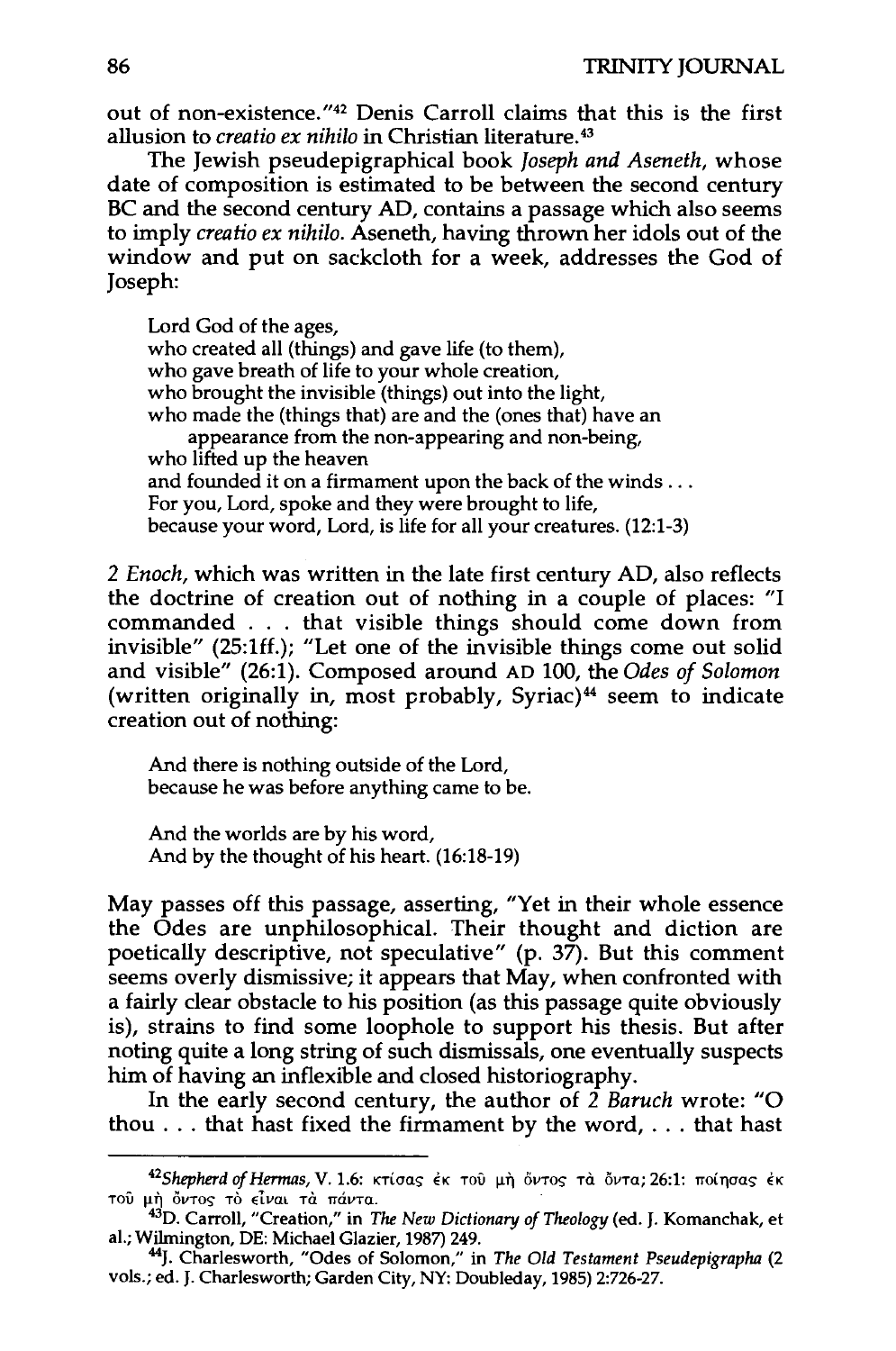called from the beginning of the world that which did not yet exist" (21:4). In his dissertation on 2 *Baruch,* Frank James Murphy comments that *creatio ex nihilo* is being expressed here, indicating that the present visible world is not eternal. It had a beginning.45 Once again, May does not comment on this passage.

A final example is taken from the *Apostolic Constitutions,* which was written perhaps as early as the mid-second century AD and which reflects a belief in creation out of nothing. The "one who is truly God" is "the one who is before things that have been made ... the only one without origin, and without a beginning." The eternal God is the one through whom "all things" have been made. He is "first by nature and only one in being"  $(8.12.6,8).$ <sup>46</sup>

Because of the slant of May's thesis, he repeatedly dismisses some of these extra-biblical passages (and omits the mention of others entirely). But it seems that we have here sufficient references to creation out of nothing to call into question the assertion that this doctrine was nothing but a late second-century phenomenon. And despite various aberrations in this belief among some Jewish and Christian thinkers through the influence of Platonism, the conviction that God created absolutely everything ("before" which was nothing) is taken for granted by a good number of pertinent independent sources; this fact also casts serious doubt upon May's allegations regarding the ambiguity of the biblical text, to which we now turn.

## *V. BIBLICAL SUPPORT FOR* CREATIO EX NIHILO

We noted earlier that Professor May does not think that the text of the Bible demands belief in creation *ex nihilo* (p. 24). Unfortunately, he does little to defend this claim. While he makes passing reference to certain biblical passages that seem to hint at the doctrine of *creatio ex nihilo,* he does not seriously interact with them. He focuses on patristic study (as his subtitle indicates) rather than on biblical exegesis. This turns out to be a weakness for May because, if properly done, sound biblical exegesis refutes the notion that creation out of nothing is a mere theological invention. For instance, Rom 4:17 (where God is said to call into being things that are not) and Heb 11:3 (where the visible world is not created from anything observable) are passages which May simply writes off as fitting in with other statements of hellenistic Judaism-statements that *seem* to affirm absolute creation out of nothing but are actually only asserting belief in world-formation.

<sup>45</sup>F. J. Murphy, *The Structure and Meaning of Second Baruch* (SBLDS 78; Atlanta: Scholars, 1985) 43.<br> $46$ May (22n) and others (like W. Bousset) view this section (12) of the

Constitutions as being a later Christian interpolation, but J. Charlesworth, among others, does not think so ("Hellenistic Synagogal Prayers" in *The Old Testament Pseudepigrapha,* 1:690n). At least the lack of consensus should preclude us from hastily dismissing it.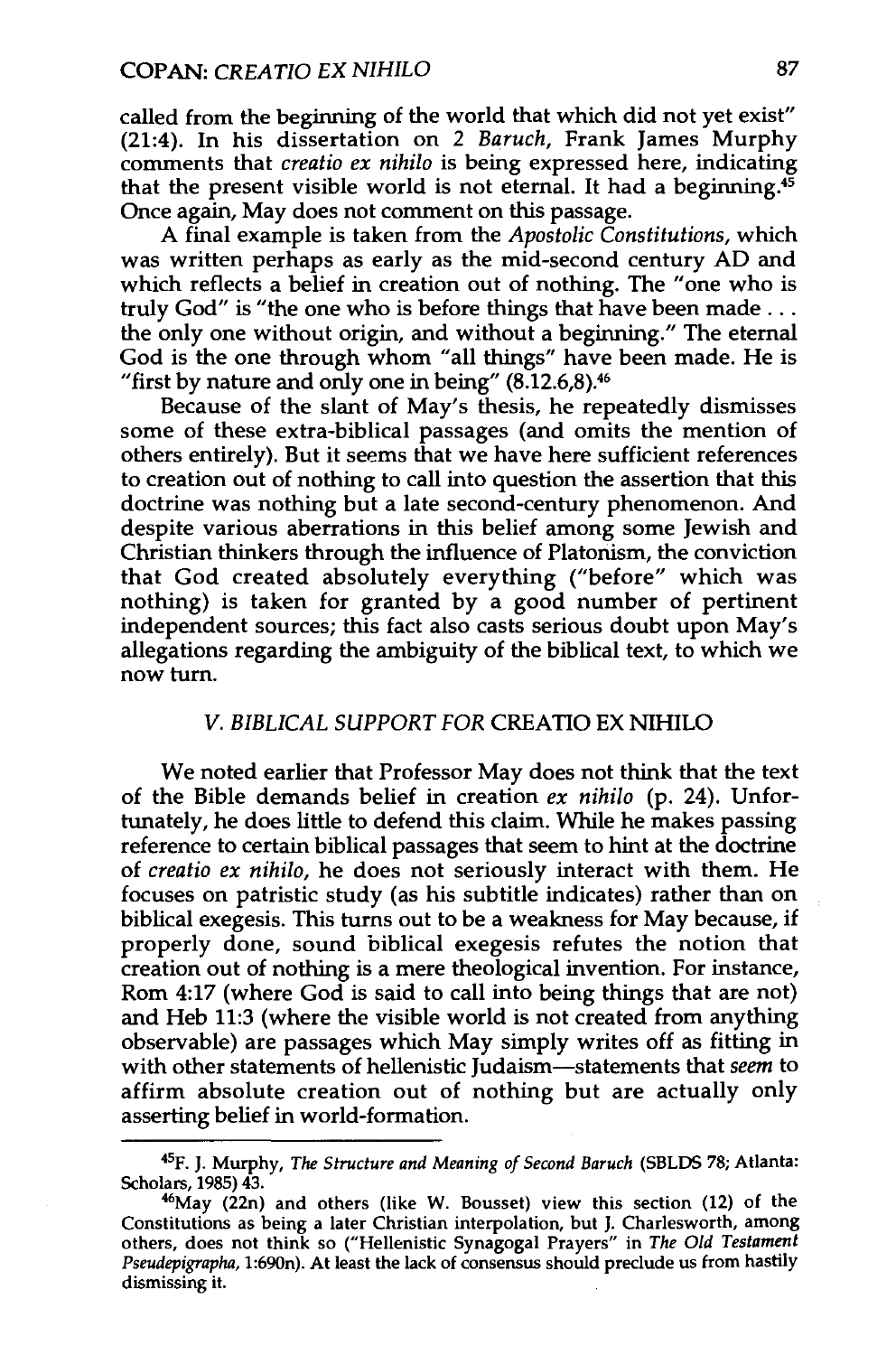One wonders if that is all there is to the matter. It seems that such assertions, given without any arguments whatsoever, can be rather misleading. Indeed, May gives the false impression that *creatio ex nihilo* was nothing more than the invention of well-meaning Christian theologians who were trying to defend what they believed to be the biblical notions of God's absolute sovereignty, freedom, and omnipotence in the face of heretical gnostic doctrines. I believe that examining the relevant biblical passages more extensively will adequately show that the traditional teaching of *creatio ex nihilo* has strong biblical grounds.

Walter Eichrodt expresses the implicit assumption that the OT makes regarding absolute creation: "The idea of the absolute beginning of the created world thus proves to be a logical expression of the total outlook of the priestly narrator."47 For example, Isa 40:21, which refers back to Gen 1:1 but utilizes the parallel expression "from the foundation of the earth," is "a clear reference to an absolute beginning" and not an "arbitrary judgment," according to Eichrodt. 48 He considers the doctrine *creatio ex nihilo* as being "incontestable"<sup>49</sup>-especially in light of the author's strict monotheism as well as his radical distinction between ancient cosmogonies, in which the gods emerged out of pre-existing matter, and his own. Eichrodt argues that "the ultimate aim of the [creation] narrative is the same as that of our formula of creation *ex nihilo."50*  Although this formula does not occur in the OT, the object of God's creative activity is "heaven and earth and all that is in them"; so God's creation cannot be restricted to "the stars and things on earth" but must include "the entire cosmos."<sup>51</sup> Claus Westermann agrees: Gen 1:1 does not refer to "the beginning of something, but simply The Beginning. *Everything* began with God."52

Another OT scholar, R. K. Harrison, asserts that while *creatio ex nihilo* was "too abstract for the [Hebrew] mind to entertain" and is not stated explicitly in Genesis 1, "it is certainly implicit in the narrative.<sup>"53</sup> The reader is meant to understand that "the worlds"

<sup>53</sup>Harrison, "Creation." 1023.

<sup>&</sup>lt;sup>47</sup>W. Eichrodt, "In the Beginning: A Contribution to the Interpretation of the First Word of the Bible," in *Creation in the Old Testament* (ed. B. W. Anderson; Philadelphia: Fortress, 1984) 72.<br><sup>48</sup>lbid., 67.<br><sup>49</sup>lbid., 72.

<sup>5</sup> 0W. Eichrodt, *Theology of the Old Testament* (2 vols.; Philadelphia: Westminster, 1967) 2:101.

<sup>51</sup>Eichrodt, *Theology,* 2:102. The fact that "heaven and earth" is a merism signifying "the totality of cosmic phenomena" points us toward an absolute beginning of the universe-including matter (N. M. Sarna, *Genesis* [JPS Torah Commentary; New York: Jewish Publication Society, 1989]5). R. K. Harrison affirms that the phrase "the heavens and the earth" is a merism which indicates totality, not simply two antonymic elements. See Harrison, "Creation," in *The Zondervan Pictorial Encyclopedia of the Bible* (5 vols.; ed. M. C. Tenney; Grand Rapids: Zondervan, 1975) 1.1022.

<sup>&</sup>lt;sup>52</sup>C. Westermann, *Genesis: A Practical Commentary* (Grand Rapids: Eerdmans, 1987) 7.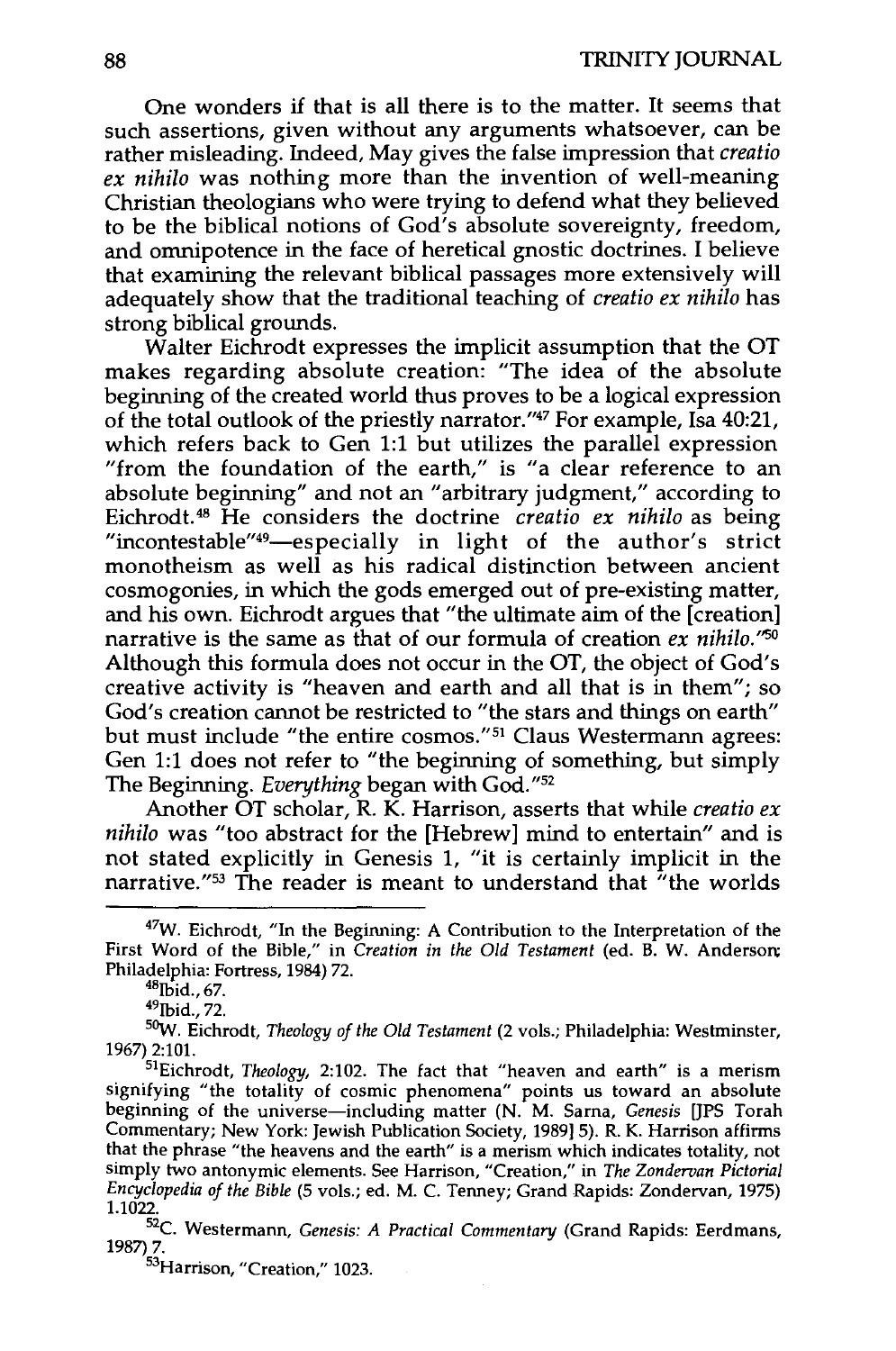were not fashioned from any pre-existing material, but out of nothing"; "prior" to God's creative activity, "there was thus no other kind of phenomenological existence."54

In contrast to ancient cosmogonies, Genesis posits an absolute beginning. Elohim was not limited by chaos when creating (as in the Babylonian cosmogony) but is sovereign over the elements. Genesis 1 stands as an independent assertion, claiming that God created the entire cosmos. In fact, the very structure of Gen 1:1 argues for creation out of nothing. Grammatically and contextually, a very good case can be made for seeing Gen 1:1 as referring to absolute creation.55 Consequently, Gen 1:1 should not be translated, "In the beginning, when God created the heavens and the earth, the earth was a formless wasteland ... ," as the NAB does. (This would mean that Ian Barbour's assertion that Genesis argues for "the creation of *order from chaos*" rather than from nothing<sup>56</sup> is misguided.)

Lending further support to *creatio ex nihilo* in Scripture is that God (or Christ) is said to be the Creator or the ultimate Source of the totality of existing things. Although May leads one to believe that the biblical evidence for creation out of nothing is ambiguous, it is hard to deny the scope of biblical language: "from him... are all things" (Rom 11:36); "through [Christ] are all things" (1 Cor 8:6); "God, who created all things" (Eph 3:9); "by him all things were created" (Col 1:16; cp. 20); "you created all things and because of your will they existed and were created" (Rev 4:11). The clear implication of Yahweh's title "the first and the last" (Isa 44:6) or "the Alpha and the Omega" (Rev 1:8) is that he is the ultimate originator and only eternal being. Proverbs 8:22-26 states that before the depths were brought forth (i.e., most likely the "deep" of Gen 1:2), Wisdom was creating with God. Nothing else besides the Creator existedand this would preclude any pre-existent stuff. Referring to creation, John 1:3 unambiguously states that all things—that is, "the material world"—came into being through the Word.<sup>57</sup> The implication is that all things (which would include pre-existent matter, if that were applicable to the creative process) exist through God's agent, who is

<sup>&</sup>lt;sup>54</sup>lbid.

<sup>55</sup>See J. Sailhamer's discussion in "Genesis" in *Expositor's Bible Commentary,* vol. 2 (ed. F. Gaebelein; Grand Rapids: Zondervan, 1990) 21-23n. See also U. Cassuto, *A Commentary on the Book of Genesis Part 1* (reprint; Jerusalem: Magnes, 1992) 20. Cassuto argues that beginning with v. 2, the focus changes from the cosmos to creation's relationship to humanity, stressing the themes of "land" and "blessing," which

prevail throughout the Pentateuch.<br><sup>56</sup>Barbour, *Religion in an Age of Science*, 130.<br><sup>57</sup>Although R. Brown wrongly asserts that John 1:1-18 "does not necessarily have the same theology as the Gospel" (see D. A. Carson's discussion on how John's prologue actually introduces the gospel's major themes: *The Gospel According to John*  [Grand Rapids: Eerdmans, 1991] 111-12), Brown makes plain that the word  $\epsilon \gamma \epsilon \nu \epsilon \tau$ ("come into being") is used consistently to describe creation in the Septuagint in Genesis 1 (R. E. Brown, *The Gospel According to John I-XII* [AB 29; New York: Doubleday, 1966] 6.)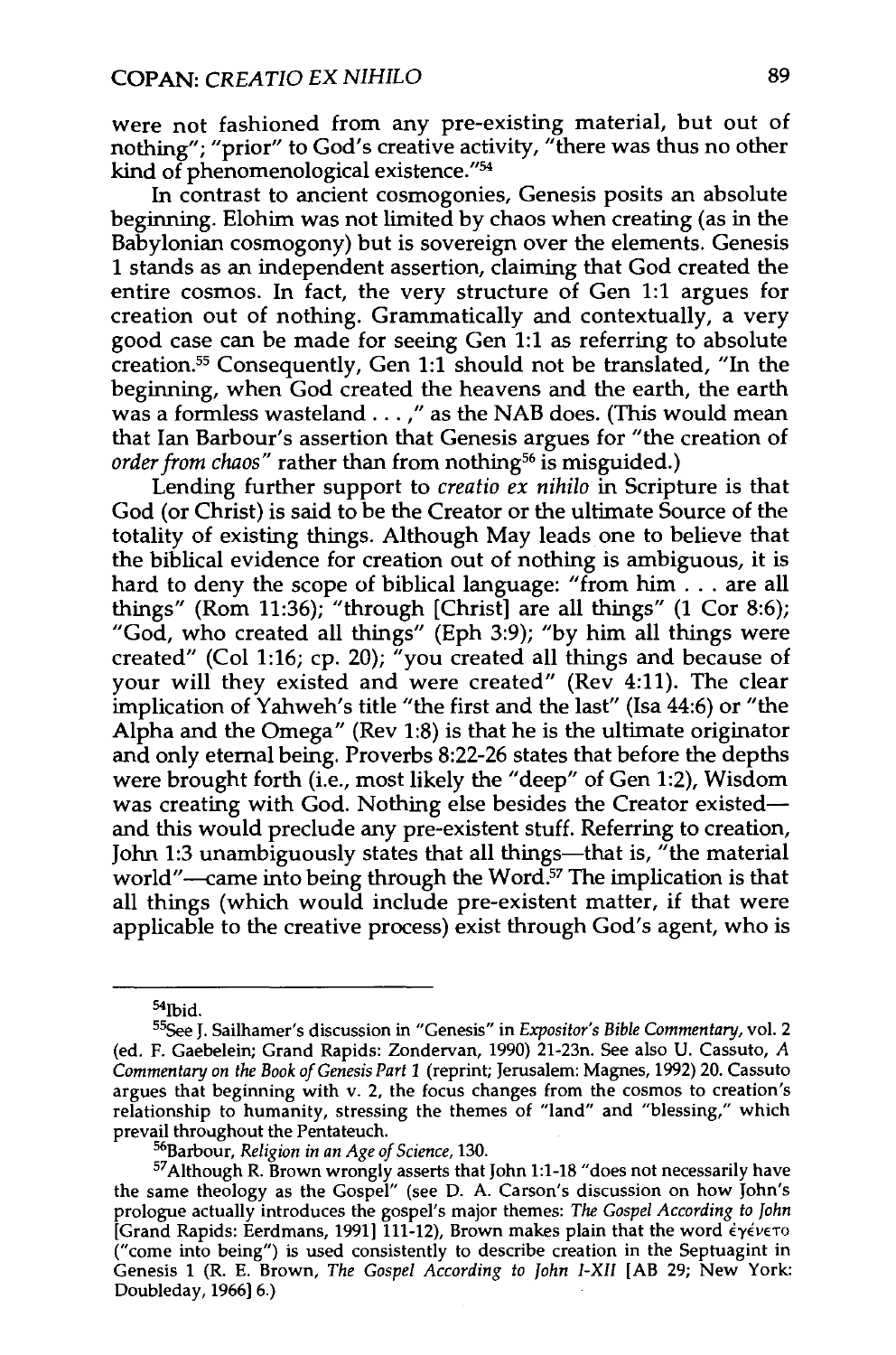the originator of everything.58 So when Scripture speaks of God's creation, there is an all-embracing nature to it. Despite their lack of precise formulation of a doctrine of *creatio ex nihilo,* the biblical writers have "a natural habit of speaking as comprehensively as possible about Yahweh's creative power." <sup>59</sup>

In addition, the notion of *creatio ex nihilo* is reinforced when Scripture declares the eternality and self-sufficiency of God in contrast to the finite created order (Ps 102:25-27; cp. Heb 1:10-12). The God "who called forth creation out of nothing has power also to reduce it to nothing again."60 Implicit throughout Isaiah 40-48 is the supreme sovereignty and utter uniqueness of Yahweh in creation, besides whom there was no other god-or anything else-when he created: "I am the first and the last" (44:6; cp. 48:12); "I, the LORD, am the maker of all things" (44:24); "I am the LORD, and there is none else" (45:18; cp. 46:9).

Moreover, the Bible assumes that God's word *alone* is what brings the universe about-not simply God's word acting upon previously existing matter. Psalm 33 declares that it was by "the word of the Lord [τώ λόγω του κυρίου]" and "the breath of his mouth" that "the heavens were made" (vv. 6, 9).<sup>61</sup>

A passage that deserves significant attention is Heb 11:3, which declares, "By faith we understand that the universe was formed at God's command, so that what is seen  $[\tau\delta \beta \lambda \epsilon \pi \delta \mu \epsilon \nu \delta \nu]$  was not made [KaTnpTio $\theta$ al] out of what was visible  $[\mu \eta \epsilon K \phi \alpha \nu \omega \mu \epsilon \nu \omega \nu]$ ." This text declares that the visible universe "was not made out of equally visible [pre-existent] raw material; it was called into being by divine power."62 Jaroslav Pelikan states that this passage, along with Rom 4:17, "explicitly" teaches creation out of nothing. $63$  The word order of the phrase  $\mu$ n  $\epsilon$ <sub>K</sub>  $\phi$ alvo $\mu\epsilon\nu\omega\nu$  is common in Classical Greek and should be rendered "from things unseen."64 The philosophical sense of  $\tau$ à  $\phi$ alvó $\mu \in \mathcal{V}$  referred to sense experience.<sup>65</sup> The physical worlds ( $\tau$ ovs  $\alpha$ ( $\omega$ vas) are described as being that which is seen ( $\tau$ )  $\beta$ λεπόμενον); this is in contrast with that which is invisible--namely, the word of God.<sup>66</sup> Paul Ellingworth argues that the phrase  $\delta$ njuaTu

1993) 569.<br> $^{65}$ Ibid., 571.<br> $^{66}$ Ibid., 568.

<sup>58</sup>For a survey of the biblical data regarding creation, seeK. H. Schelkle, *Theology of the New Testament,* vol. 1 (Collegeville, MN: Liturgical, 1971) 3-61.

<sup>&</sup>lt;sup>59</sup>Eichrodt, *Theology,* 2:102.<br><sup>60</sup>C. F. H. Henry, *God, Revelation, and Authority, v*ol. 6 (Waco, TX: Word, 1983) 122. 61God's creation by divine fiat is also reflected in 2 Esdr 6:38: "I said, 0 Lord,

You have indeed spoken from the beginning of creation; on the first day You said: Tet heaven and earth be made,' and Your word accomplished the work."<br><sup>62</sup>Bruce, *Hebrews,* 280.<br><sup>63</sup>J. Pelikan, "Creation and Causality in the History of Christian Thought," in

*Evolution After Darwin,* vol. 3 (ed. S. Tax and C. Callender; Chicago: University of  $Cov(1960)$  34.

**P. Ellingworth,** *Commentary on Hebrews* **(NIGNT; Grand Rapids: Eerdmans, 692)**<br>093) 569.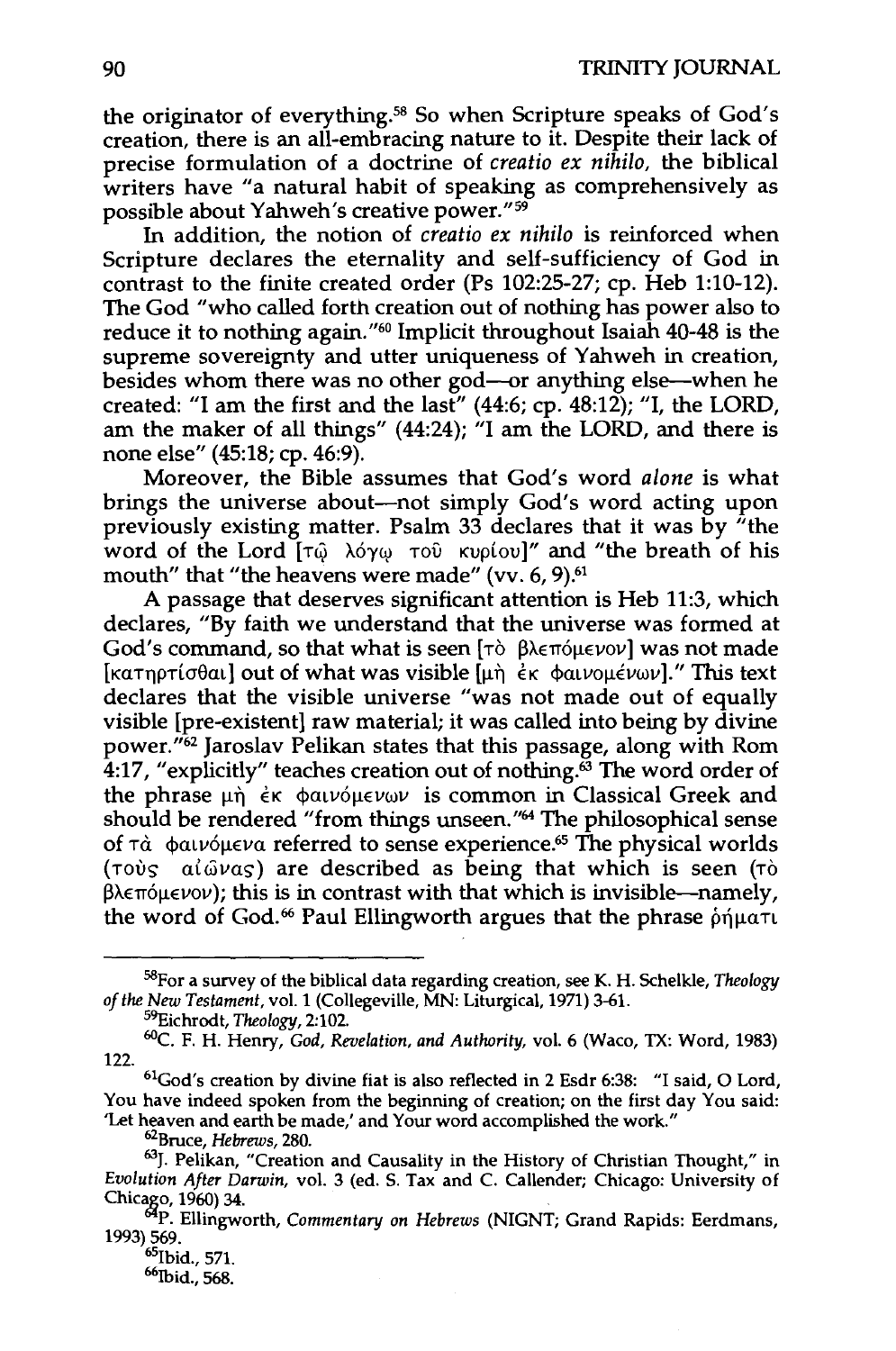$\theta \in \{0, 0\}$ . "the word of God," would "conflict" with any idea that the visible world was made out of materials in the invisible world. It is much more satisfactory to understand  $\tau$ ovs al@vas as referring to the visible world, and thus as synonymous with  $\tau$   $\delta$   $\beta$  $\lambda \epsilon \pi$   $\delta \mu \epsilon \nu \partial \nu$ .  $\delta \gamma$  As C. F. D. Moule notes, "the reference seems to be to creation *ex nihilo,*  the *visible* having come into being out of the *invisible."68*  Commentator William Lane remarks that, although Heb 11:3 does not state *creatio ex nihilo* in positive terms, but negatively, "it denies that the creative universe originated from primal material or anything observable."<sup>69</sup> Lane goes on to assert that the writer's insistence that the universe was not brought into being from anything observable

would seem to exclude any influence from Platonic or Philonic cosmology. It may, in fact, have been the writer's intention to correct a widespread tendency in hellenistic Judaism to read Gen 1 in the light of Plato's doctrine in the *Timaeus7°* 

So, contrary to May's assertion, Heb 11:3 states something that is quite distinct from Classical Greek concepts of creation.

In light of this discussion, it is a serious distortion to portray the doctrine of creation out of nothing as a post-biblical phenomenon, as does May, along with Ian Barbour. The biblical data indicate that God was ontologically prior to all that is, which is the basis for the doctrine *creatio ex nihilo.* Just as the doctrine of the Trinity is clearly found within Scripture (despite the fact that Arianism later flourished) though it was not formulated until Tertullian's time, so the doctrine of creation out of nothing is biblical (despite the flourishing of Middle Platonist thought and its influence on Jewish and Christian thinkers) even though it was clearly articulated and expanded upon only in the latter part of the second century.

Moreover, one wonders what May would take as unambiguous evidence for creation out of nothing in Scripture (or in extra-biblical sources). It seems that he would not be satisfied with any formulation in a given text other than "creation out of [absolutely] nothing" or the like. But one can legitimately ask, "What does the *Alpha* in the divine title 'Alpha and Omega' really mean if not that God is the absolute Originator of all there is? What does the *all* in the

(2) τους αίωνας (2') το βλεπόμενον

ţ

 $67$ Ibid., 569. Ellingworth indicates that the two halves of the verse are parallel in meaning and form a chiasmus:

<sup>(1)</sup> κατητίσθαι (1') γεγονεύαι

<sup>(3)</sup>  $\pi$ iματι θεού (3<sup>'</sup>) μη έκ φαινομένων (3') εις φαινομένων 68C. F. D. Moule, *An Idiom Book of New Testament Greek* (reprint; Cambridge: University Press, 1968) 168. Moule adds, however, that the order of the negative  $\mu\eta$ before the preposition  $\epsilon$ <sub>K</sub>, "from" or "out of," is somewhat awkward grammatically.

<sup>&</sup>lt;sup>69</sup>W. L. Lane, *Hebrews* (WBC; 2 vols.; Dallas: Word, 1991) 2.332. <sup>70</sup>Ibid. Without giving any substantial evidence for his assertion, H. Attridge asserts that "a Platonic cosmogonic model" lies behind the formulation of this verse *(Epistle to the Hebrews* [Her; Philadelphia: Fortress, 1989]316).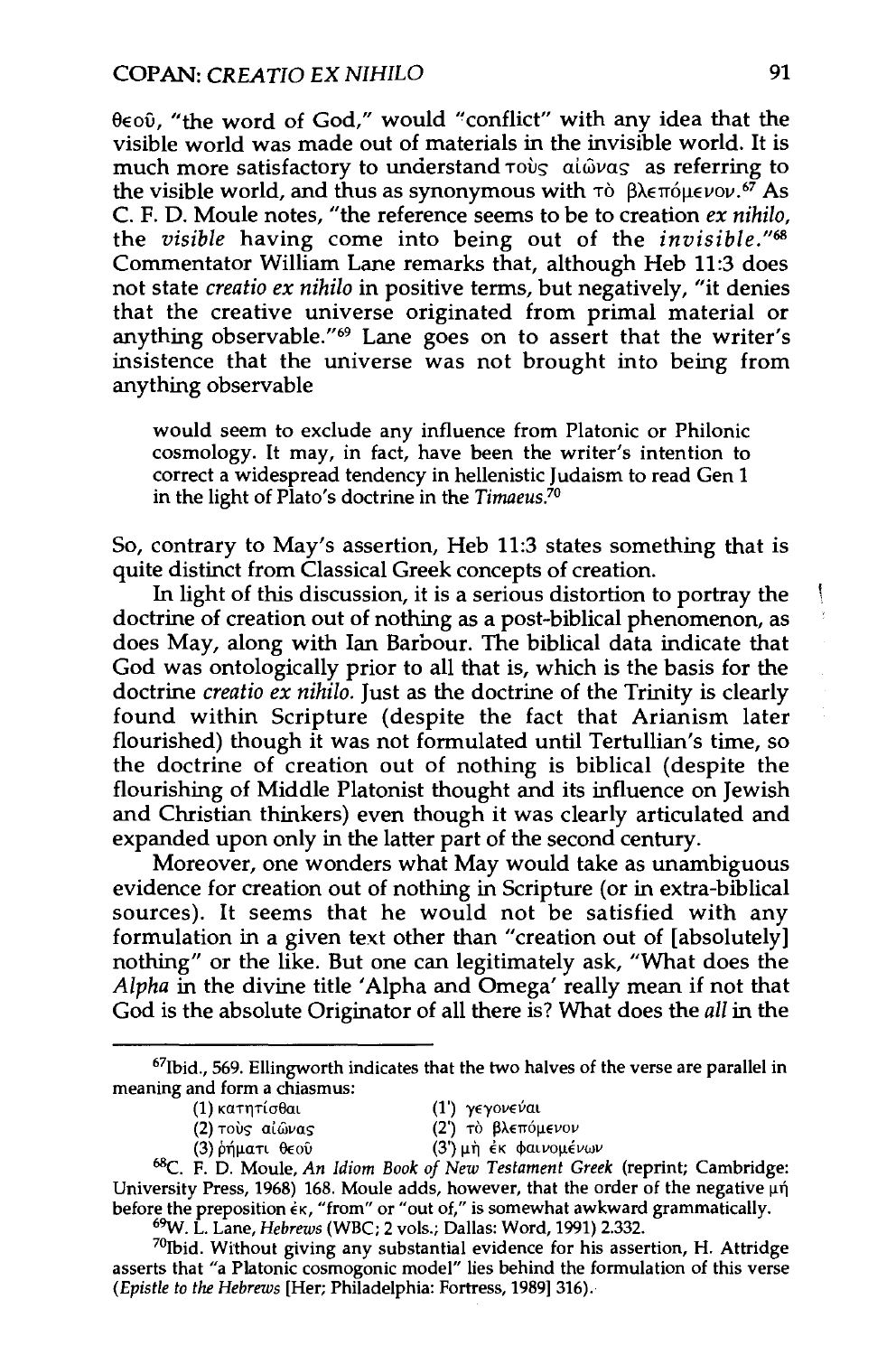clause 'by him all things were created' really mean if not that God created the totality of all that exists?"

## *VI. CONCLUDING REMARKS*

We have taken note of the strong evidence for absolute creation in both Scripture and various Jewish and Christian writings, which attest to a broader theological context which often took creation *ex nihilo* for granted. So, to say that the biblical information about creation is ambiguous on the basis of the fact that several early church fathers held to world-formation is simply inaccurate. This reads back a Greek way of thinking into the OT text. To my mind, it seems doubtful that an un-hellenized Jewish student of the OT would have formulated something analogous to a Middle Platonist cosmology on his own. What is clear is that these church fathers were strongly influenced by (Middle-)Platonism, which held firmly to belief in eternal formless matter. Their belief in God as an artificer was not due to Scripture's ambiguity on the topic but because of the strength of the philosophical grid within which they operated.

May claims that "theologians who represent the orthodox line of clarification leading to the doctrine of *creatio ex nihilo* do not reveal any acquaintance with philosophical theories about the creation of the world out of nothing" (p. viii). But in light of the fact that they did steep themselves in Scripture, this factor provided a sufficient theological arsenal against heretical gnostic doctrines. If, as May asserts, the Christian doctrine of creation out of nothing took shape *independently* of Basilides' influence, then this would all the more confirm that *creatio ex nihilo* is grounded in Scripture.

Even though May's main thesis—that the doctrine of *creatio ex nihilo* was *formulated* in the midst of controversy in the late second century-is correct, this would still leave untouched the issue of whether or not it is a biblical doctrine. Christian doctrines such as Christ's deity, the hypostatic union, and the Trinity were similarly forged in the fires of theological controversy. To assert then that this doctrine is not biblical simply because it has been formulated through the provocation of heresy does not follow. After all, it usually takes the heretic to create the theologian.<sup>71</sup>

By way of implication, we should note two things. First, our study has shown that although some noted theists (e.g., Clement of Alexandria, Justin Martyr) have believed that theism is not incompatible with pre-existent matter, some contemporary religious thinkers deny the traditional notion of creation out of nothing in order to support their proclivity for process theology-like Peacocke and Barbour. Barbour, for instance, states that the process view stresses divine immanence-although it does not exclude transcendence. 72 (Barbour diminishes the God of theism by declaring

<sup>71</sup>Gilkey, *Maker of Heaven and Earth,* 44. 72Barbour, *Religion in an Age of Science,* 146.